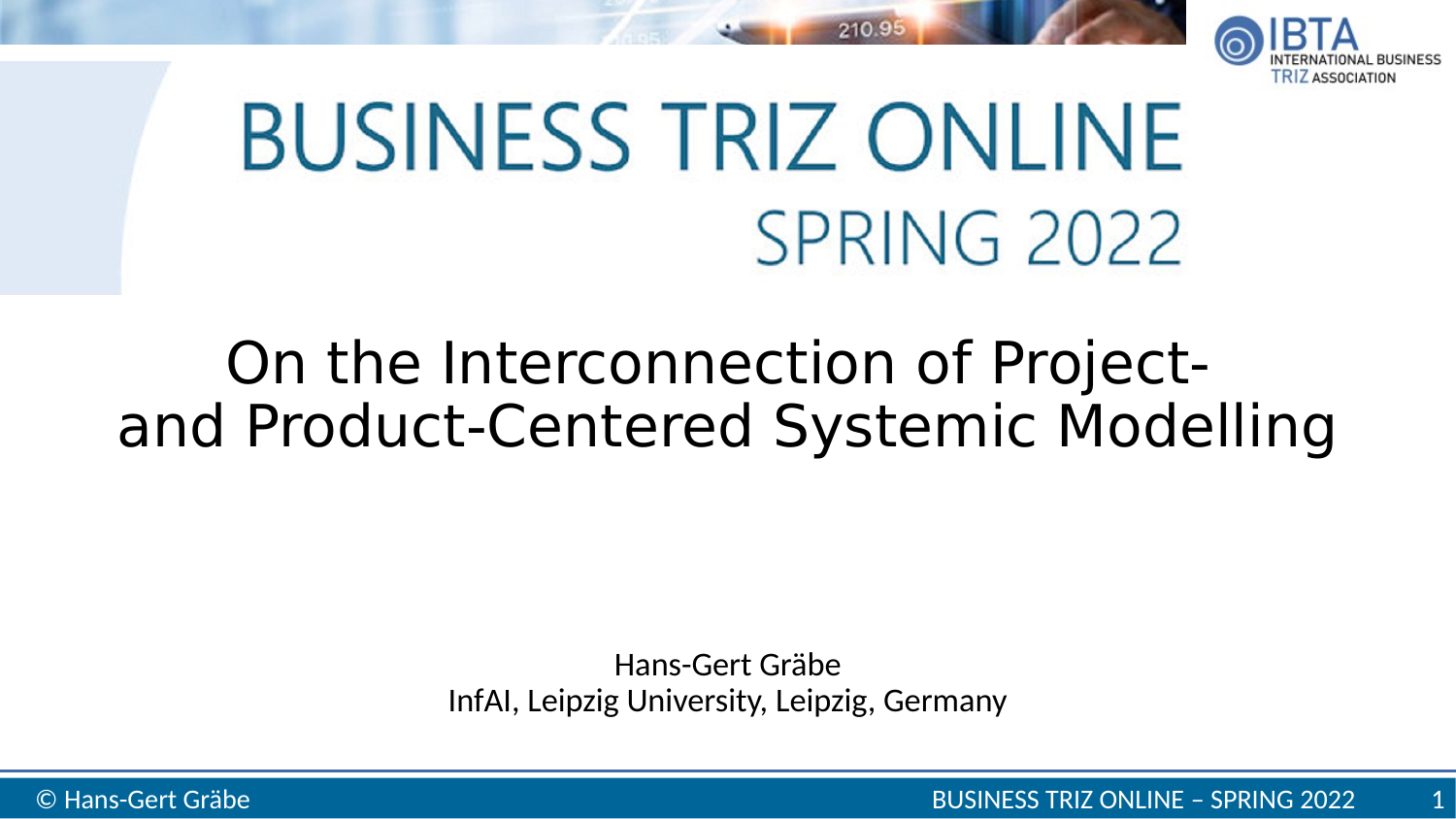

#### TRIZ on the Blackboard



210.95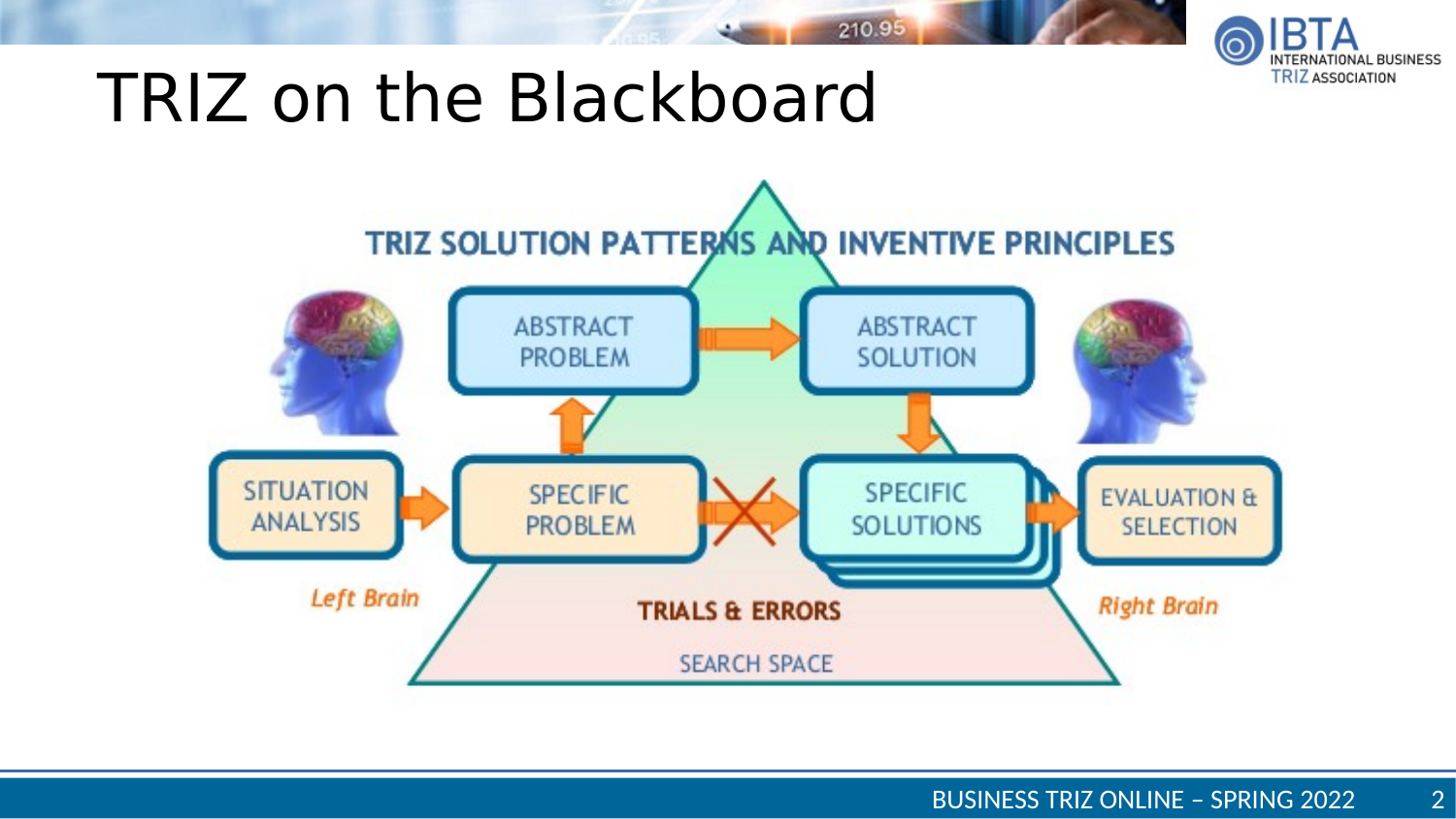

# TRIZ and Real-World Systems



210.95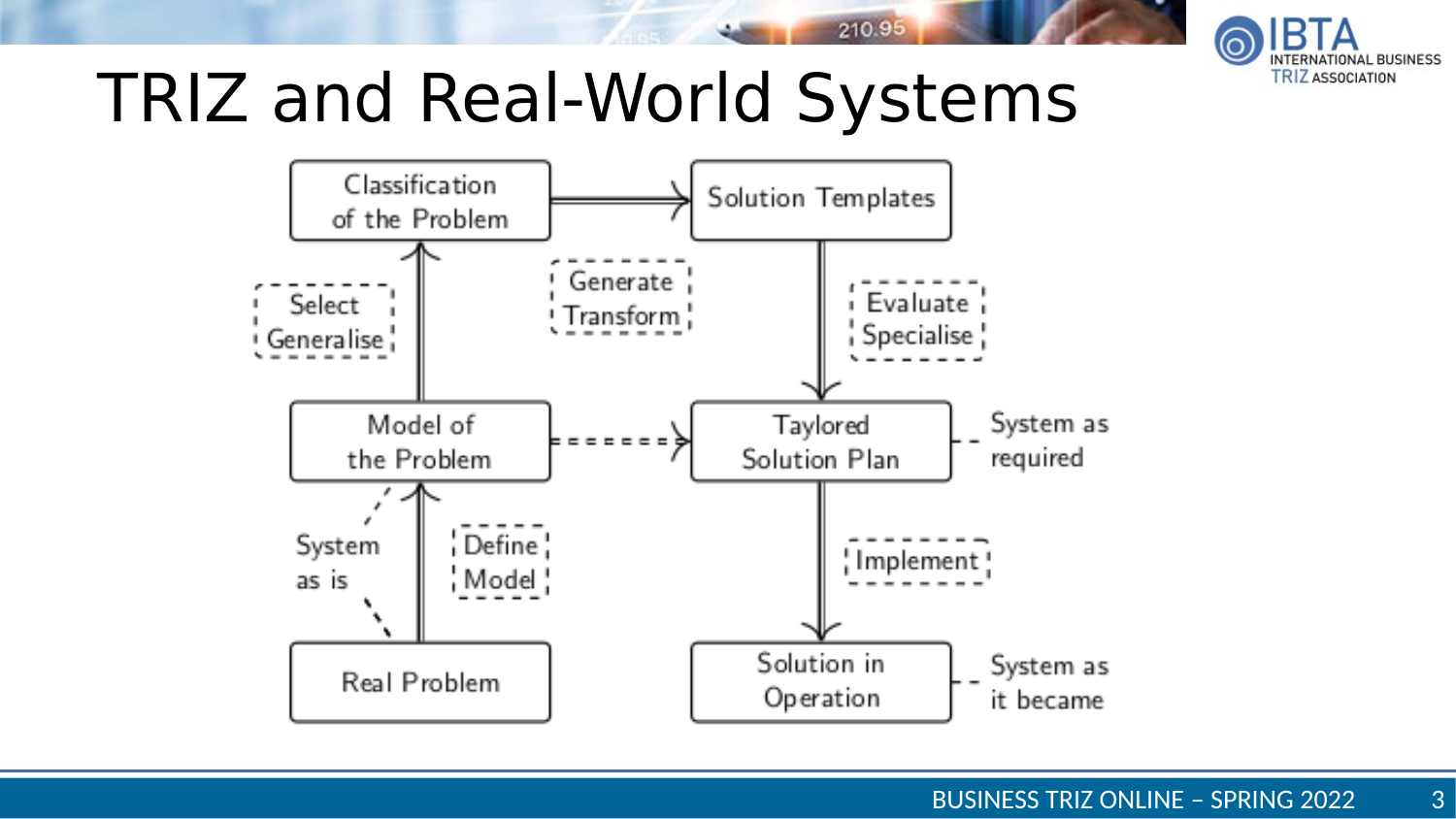

# **Organisations**

This applies in particular to organisations.

Shchedrovitsky distinguishes in this direction between the phases of creating an organisation and a "living organisation".

Moreover, he distinguishes three dimensions of that notion

- Organisational work as practical activity.
- Organisation as the result and means of organisational work
- Organisation as a form of life of the collective.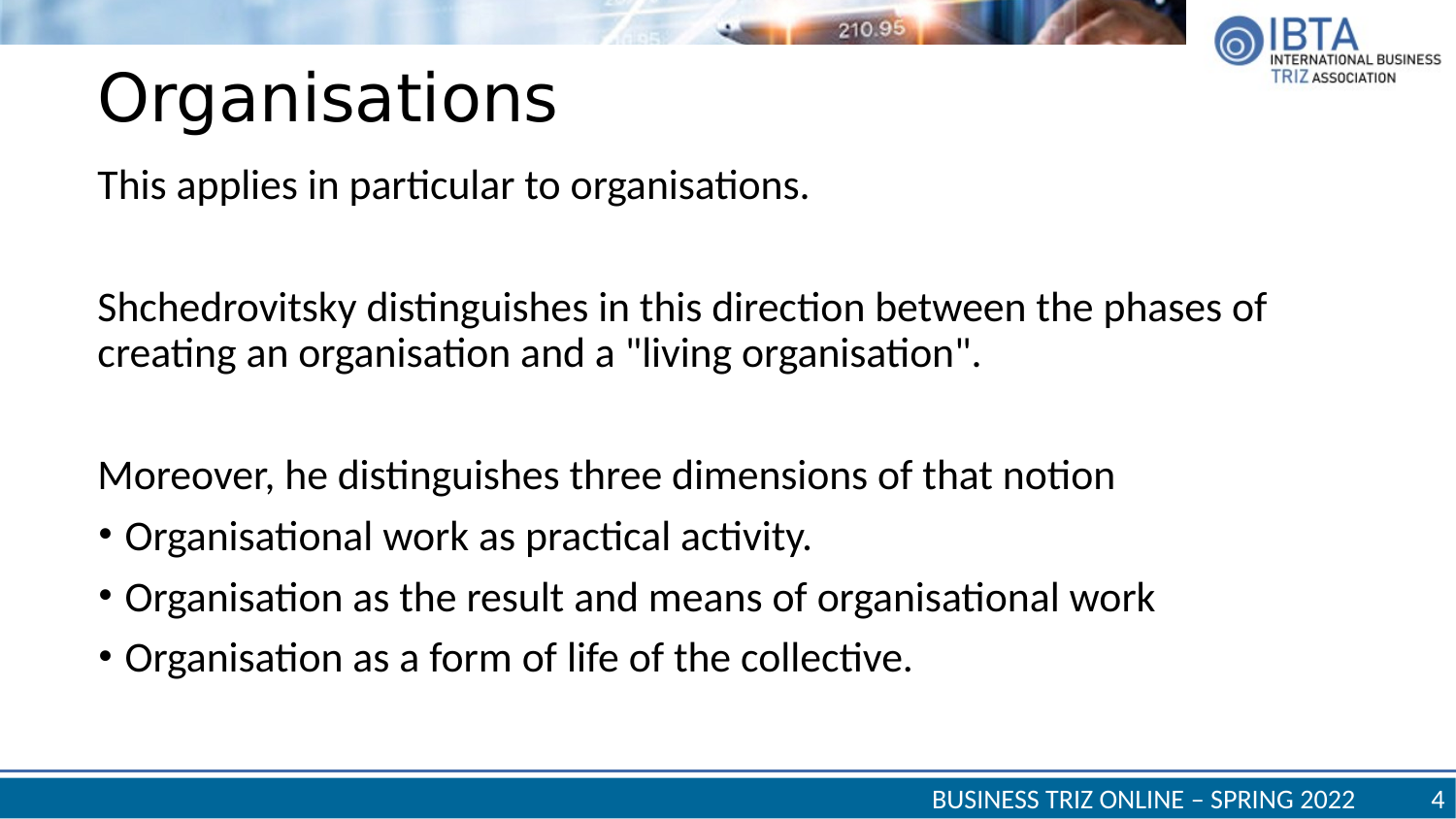

# Development of Organisations

Organisational work → *development* of the real-world counterpart of a system.

A "living system" has a *structural* as well as an *operational* dimension.

A system can be structurally disassembled, but can only be *operated in its assembled state*.

Fundamental contradiction of any systemic view – the contradiction between the *necessity of decomposing* a system for its analysis and its *basic indecomposability* in operation.

This principal indecomposability does not end at the system's boundary.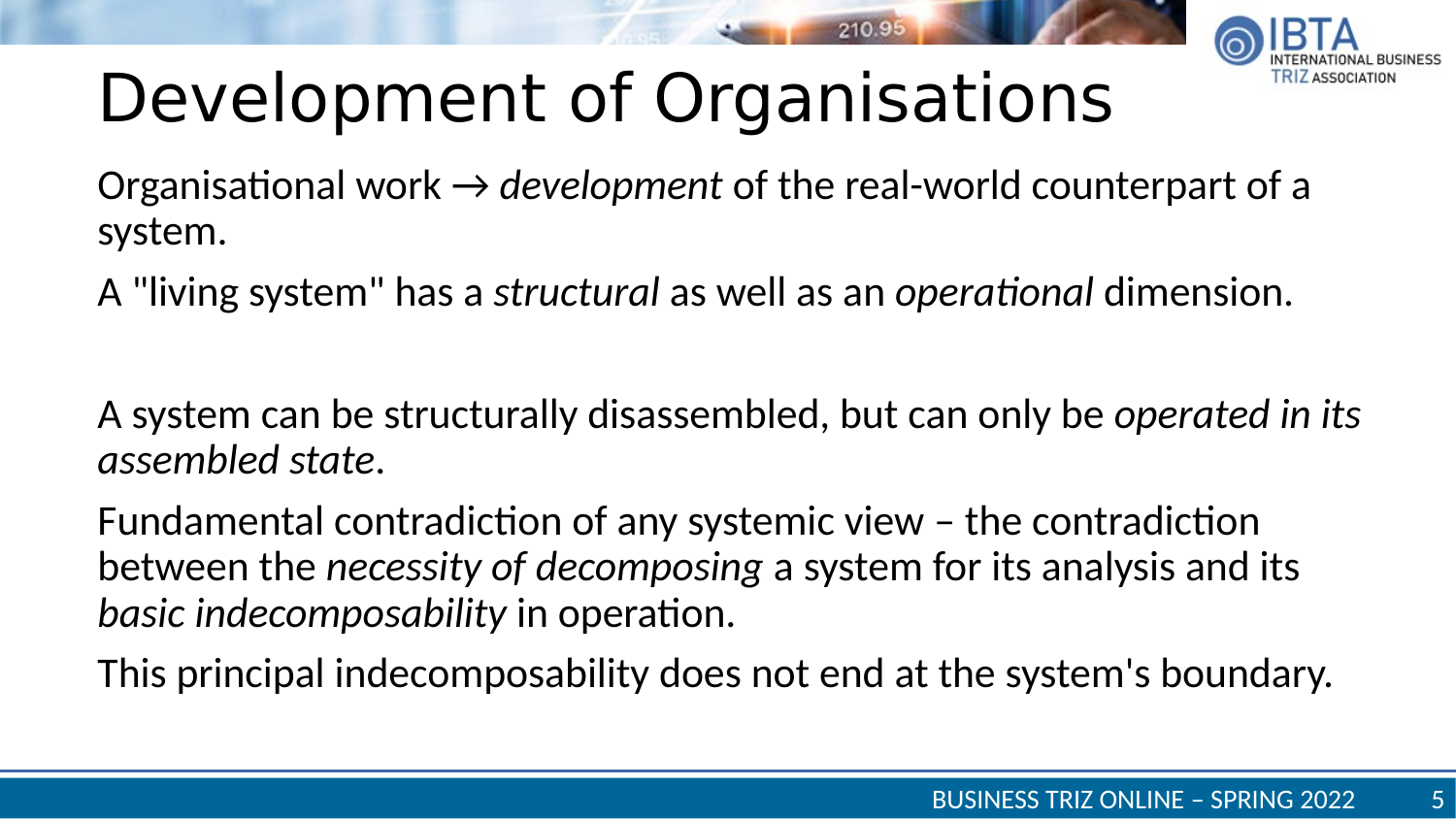

# Long-term and Short-term Goals

This real-world development can itself be represented in blackboard form through comprehensive planning.

Organisational systemic development is driven by

long-term goals of developing *product portfolios* and developing the company's short-term *capabilities to produce* products and services from this portfolio.

*Strategic* and *operational* management.

Contradictions between long-term and short-term goals.

This is a kind of a contradiction that is difficult to handle with TRIZ tools.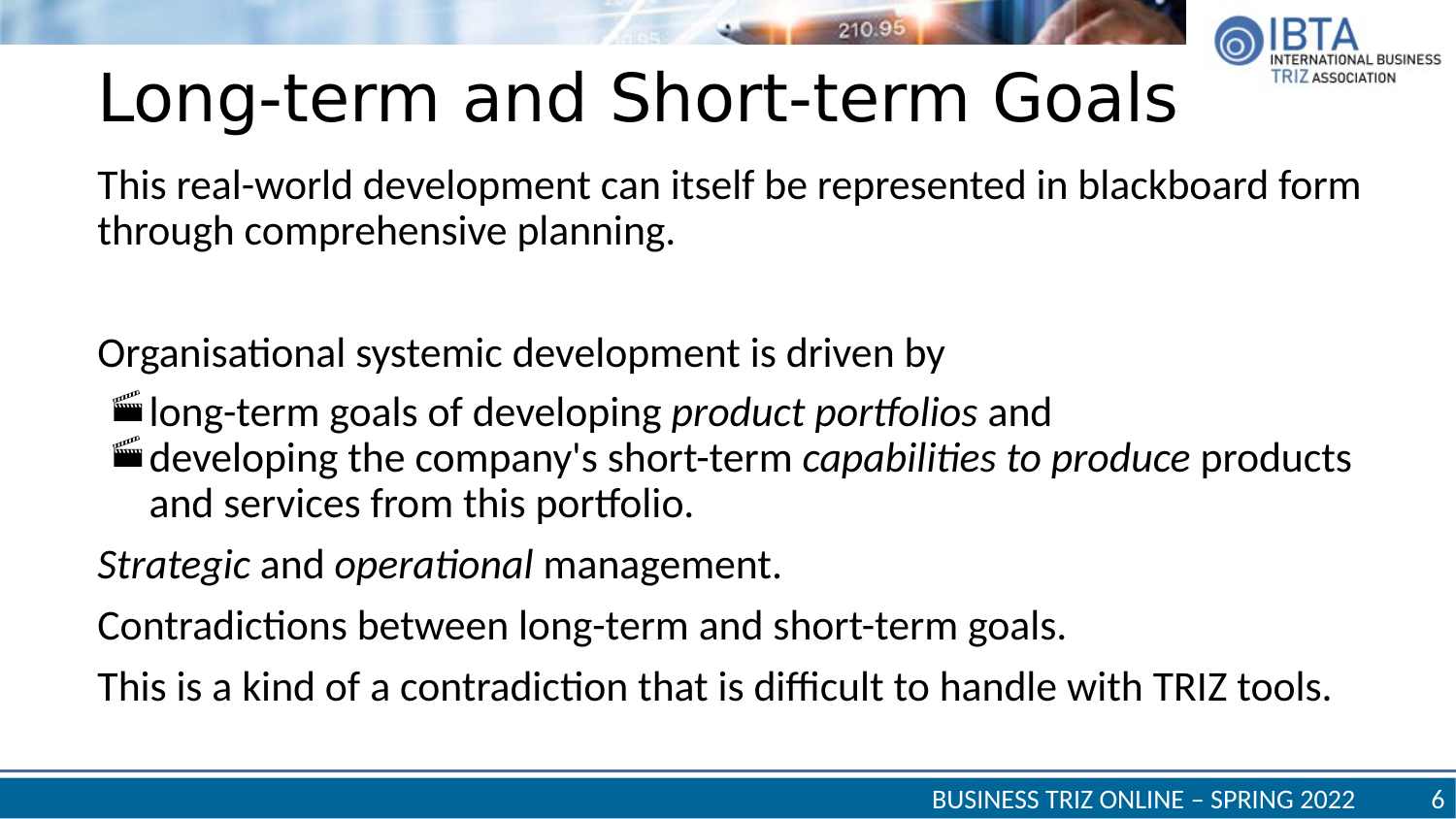# Project-like Business

Today short-term *operational* activities have greater variability and are often planned and implemented as **projects**.

Additional to the representation of *planning* of projects at the strategic level blackboard, the representation of the *implementation* of these projects on that blackboard also plays a role.

To do this, however, it must be understood how project plans, initially a "dead body", as noted by Shchedrovitsky, are integrated into the "living system" of organisational work.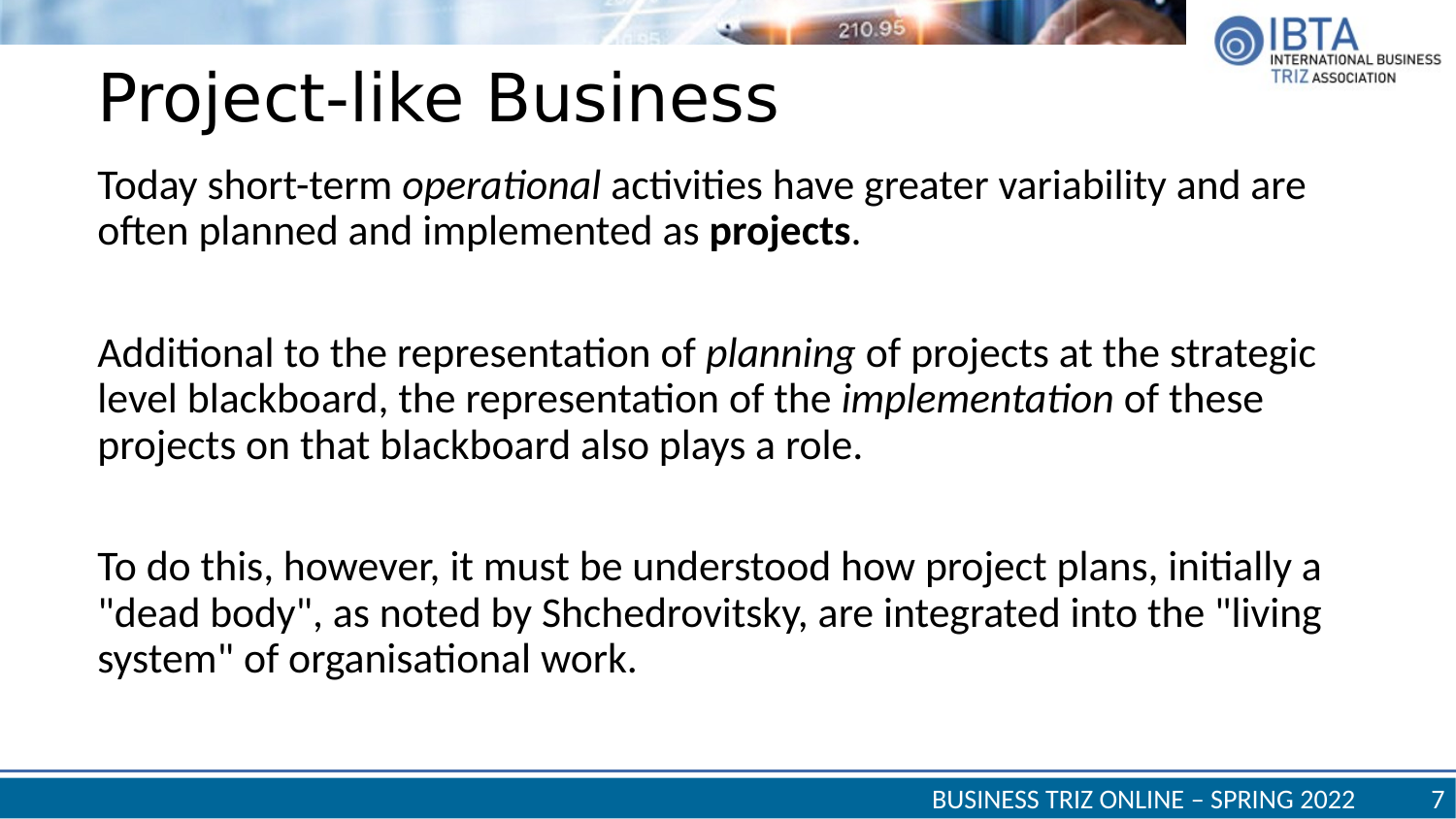# Project-like Business



Another challenge for project activities: C*ross-company cooperations Strategic plans* of different partners overlap in such projects.

This type of business activity *is on the increase*.

The transition to customised products is a general trend with the increasing possibilities of digitalisation of planning and manufacturing processes.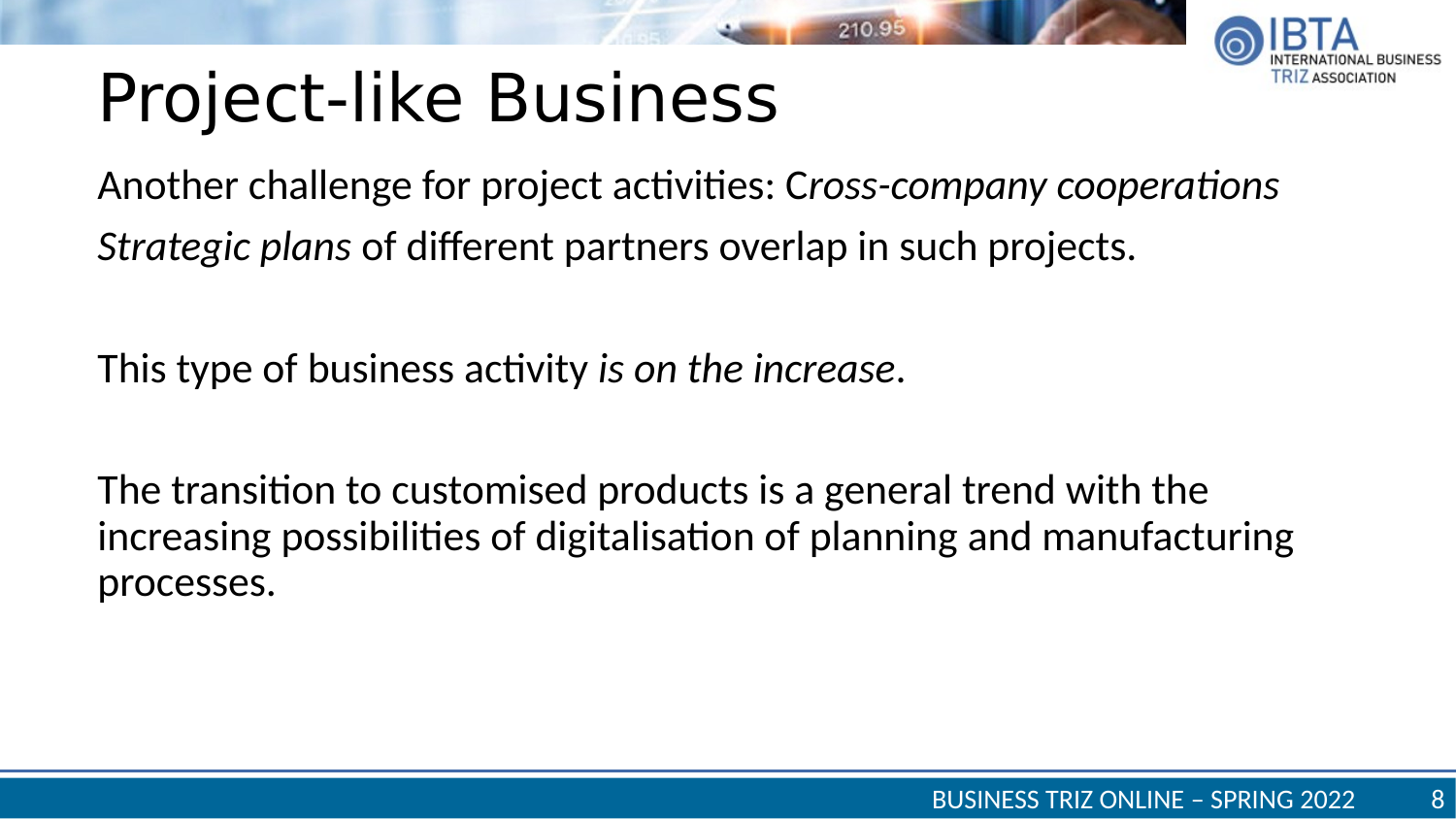# A Use Case



Three business partners in Leipzig successfully applied for funding for a project to develop an *App for Indoor Navigation for Visually Impaired People*.

**Product idea:** The app is a kind of digital assistant of the user that not only supports navigation in buildings but also organises the direct connection to different kinds of structured information in the web.

Technical challenges:

- 1. Organisation of bidirectional interaction for a specific target group.
- 2. Expanding applications for location-based services.
- 3. GPS is available as outdoor localisation service, but there is currently no comparable indoor equivalent.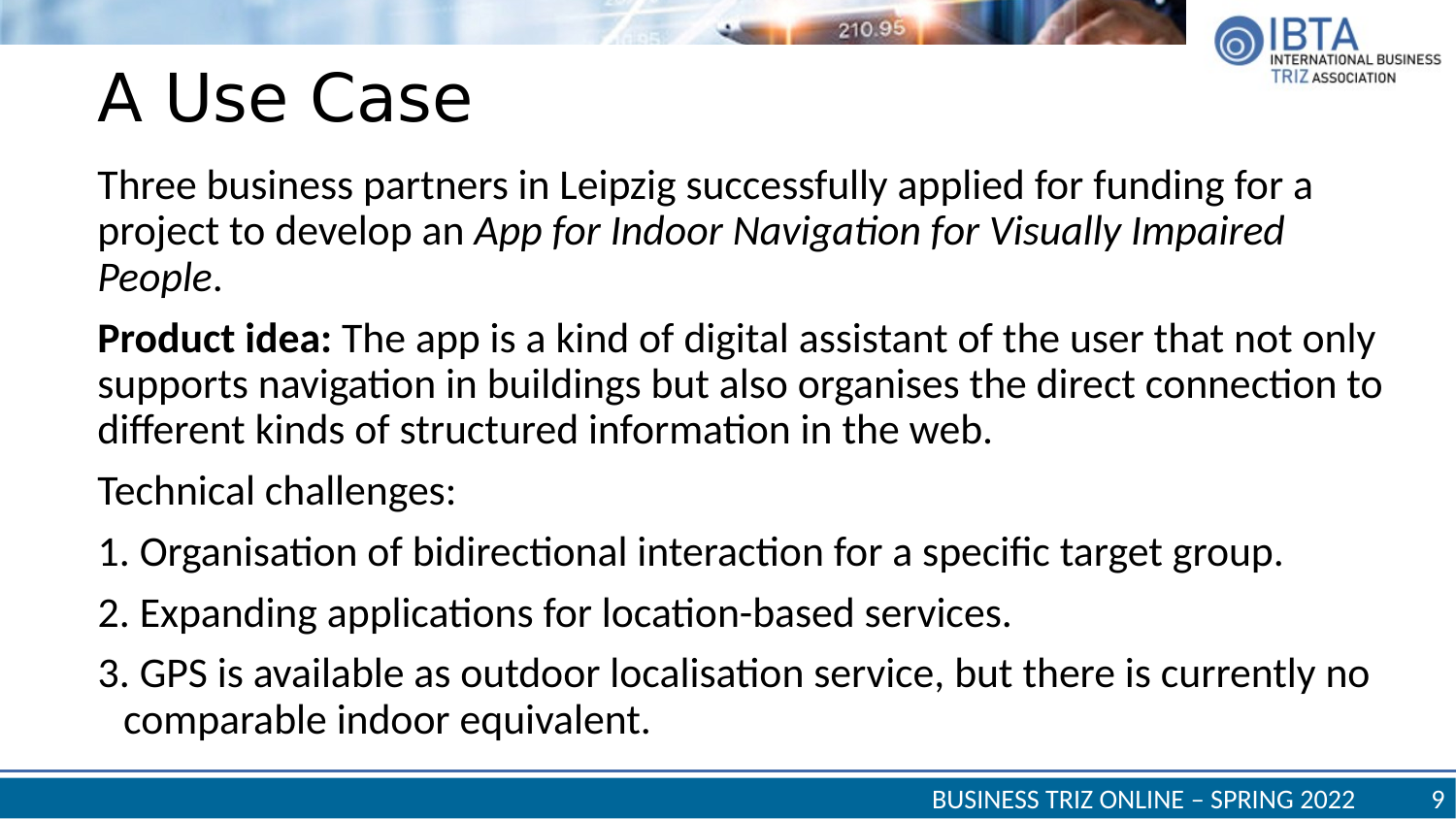## A Use Case

Contradictions between short-term and long-term interests of the project partners: Technical experience gained during product development also heavily plays a role, at least for internal motivation.

The project context is embedded in four supersystems – that of the funding agency and each of the three project partners - and is essentially determined by the approved project application.

The conflicting long-term goals of the partners met in a *rough consensus* of the project proposal, which was approved by the funding agency.